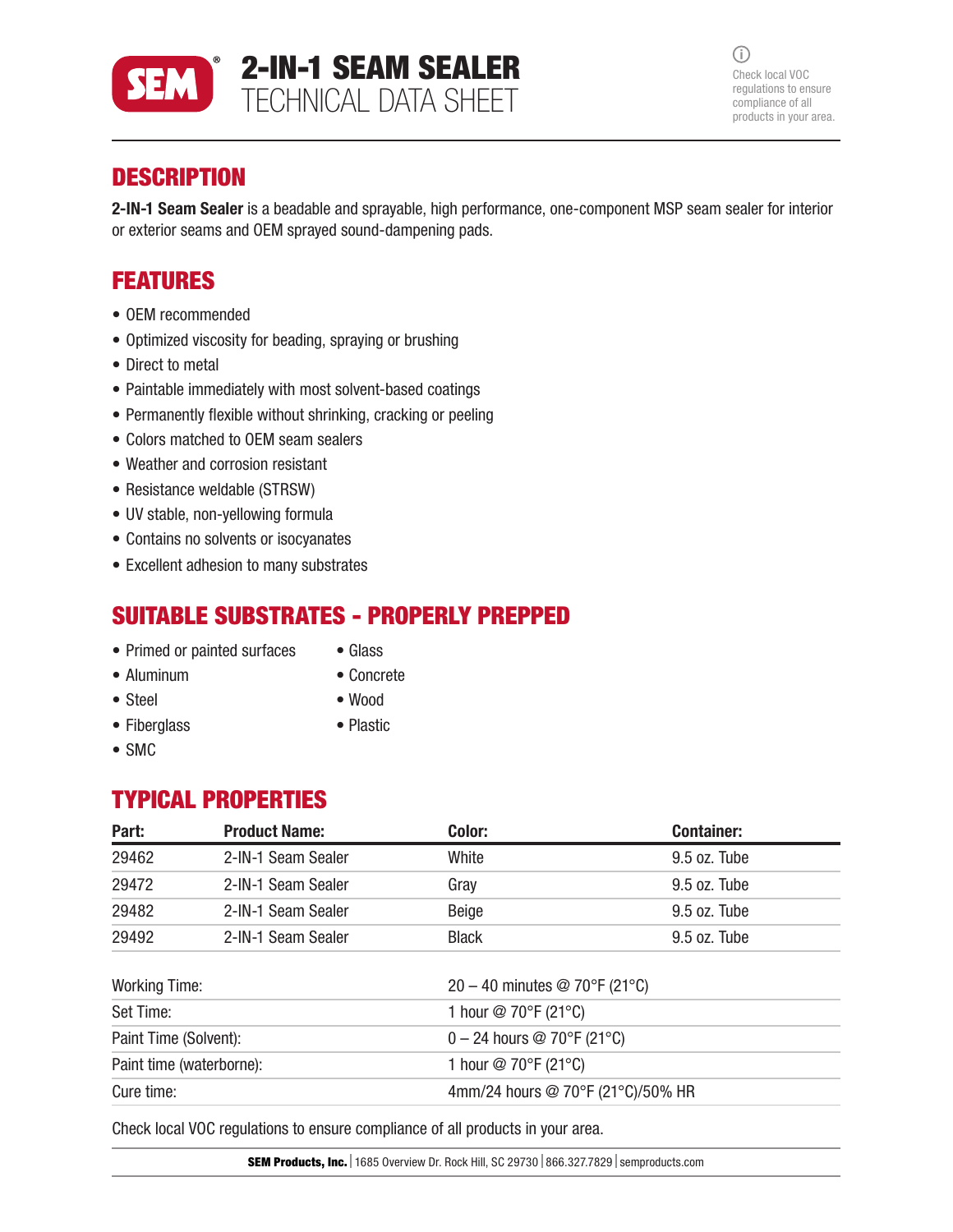# HANDLING AND APPLICATION

## PREPARATION:

Note: Prior to applying 2-IN-1 Seam Sealer, substrate temperature should be 70°F (21°C) for at least one hour.

#### PRIMED OR PAINTED SURFACES, ALUMINUM AND STEEL

- 1. Clean repair area thoroughly with SEM Solve or XXX Universal Surface Cleaner.
- 2. Mask as necessary to protect from overspray or to duplicate OEM seam.
- **3.** Sand surface with P180 grit sandpaper or scuff with a red scuff pad.
- 4. Blow off and then tack clean to remove lint and dust.
- 5. Re-clean with SEM Solve or XXX Universal Surface Cleaner.

#### FIBERGLASS AND SMC

- **1.** Clean with SEM Solve or XXX Universal Surface Cleaner. Surface must be completely dry; avoid saturating panel with cleaner.
- 2. Mask as necessary to protect from overspray or to duplicate OEM seam.
- **3.** Sand surface with P180 grit sandpaper or scuff with a red scuff pad.
- 4. Blow off and then tack clean to remove lint and dust.

#### **GLASS**

1. Surface must be clean, dry and free of any contaminants.

#### **CONCRETE**

1. Pressure wash surface first and allow to fully dry.

#### WOOD

- 1. Pressure wash surface first and allow to fully dry.
- 2. Sand surface with P180 grit sandpaper.
- 3. Blow off and then tack clean to remove lint and dust.

Note: Treated wood may interfere with adhesion.

#### PLASTIC

- 1. Clean repair area thoroughly with Plastic & Leather Prep, SEM Solve or XXX Universal Surface Cleaner.
- 2. Mask as necessary to protect from overspray or to duplicate OEM seam.
- **3.** Sand surface with P180 grit sandpaper or scuff with a red scuff pad.
- 4. Blow off and then tack clean to remove lint and dust.
- 5. Re-clean with Plastic & Leather Prep, SEM Solve or XXX Universal Surface Cleaner, only if necessary.

**IMPORTANT:** Due to the variety of substrates and top coats that 2-IN-1 Seam Sealer can be used with, it is always recommended to test for adhesion and compatibility before applying the product.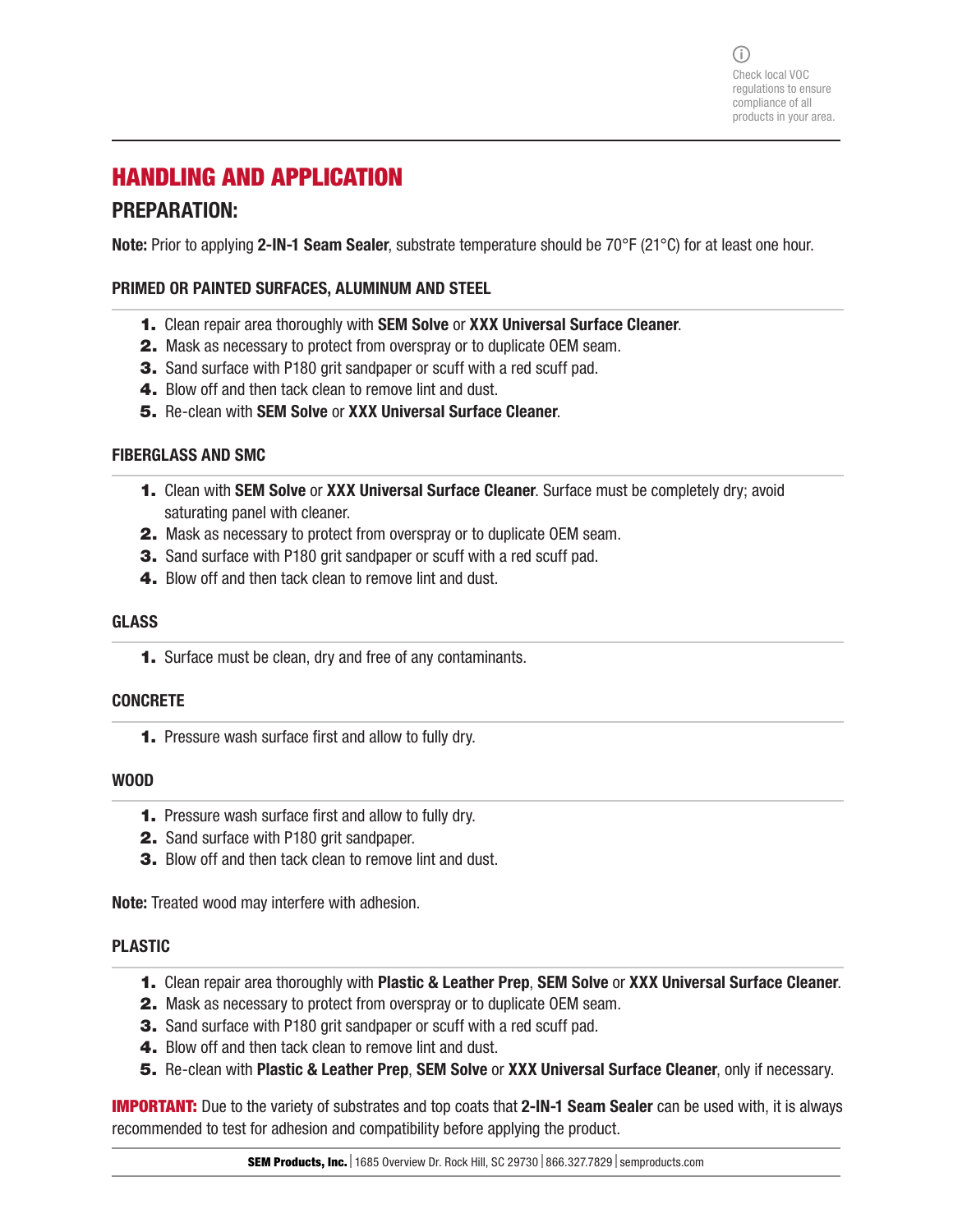### APPLICATION:

#### BEADING

- 1. Cut the top of the threaded neck off and puncture the foil liner.
- 2. Place cartridge into manual applicator or 1K Pneumatic Applicator.
- Note: If using a pneumatic applicator, manually prime tube first by dispensing enough product to dislodge piston in back of tube.

3. Apply 2-IN-1 Seam Sealer into joint or seam. Work in or finish with a gloved finger, acid brush, putty knife, or spreader to match OEM texture.

- Note: While product is still wet, a small amount of **SEM Solve** or solvent compliant with VOC regulations in your area can be used to help smooth the surface when using a gloved finger to remove excess product. When usuing solvet, do not over saturate the 2-IN-1 Seam Sealer.
	- 5. Remove masking while product is still wet.

#### SPRAYING

- 1. Cut the top of the threaded neck off and puncture the foil liner.
- 2. Manually prime tube by dispensing enough prouct to dislodge the piston in back of tube.
- 3. Place tube into 1K Sprayable Seam Sealer Applicator.
- 4. Screw on applicator barrel until fully tightened.
- **5.** Adjust inlet pressure to  $50 60$  psi.
- 6. Adjust material feed and cap air pressure to desired texture.
- **7.** Remove masking while product is still wet.

Note: Special tips are avaliable for use with 2-IN-1 Seam Sealer to aid in duplication of OEM seams. See Releated Products section below for part numbers.

Note: 2-IN-1 Seam Sealer can be painted immediately with most solvent-based coatings, or up to 24 hours without scuffing. If in doubt, scuff with a gray scuff pad prior to painting.



Note: 2-IN-1 Seam Sealer should not be used directly over acid-based self-etching primers or vice versa. This application procedure can cause cracking and blistering of the undercoat and top coat.

## STORAGE: